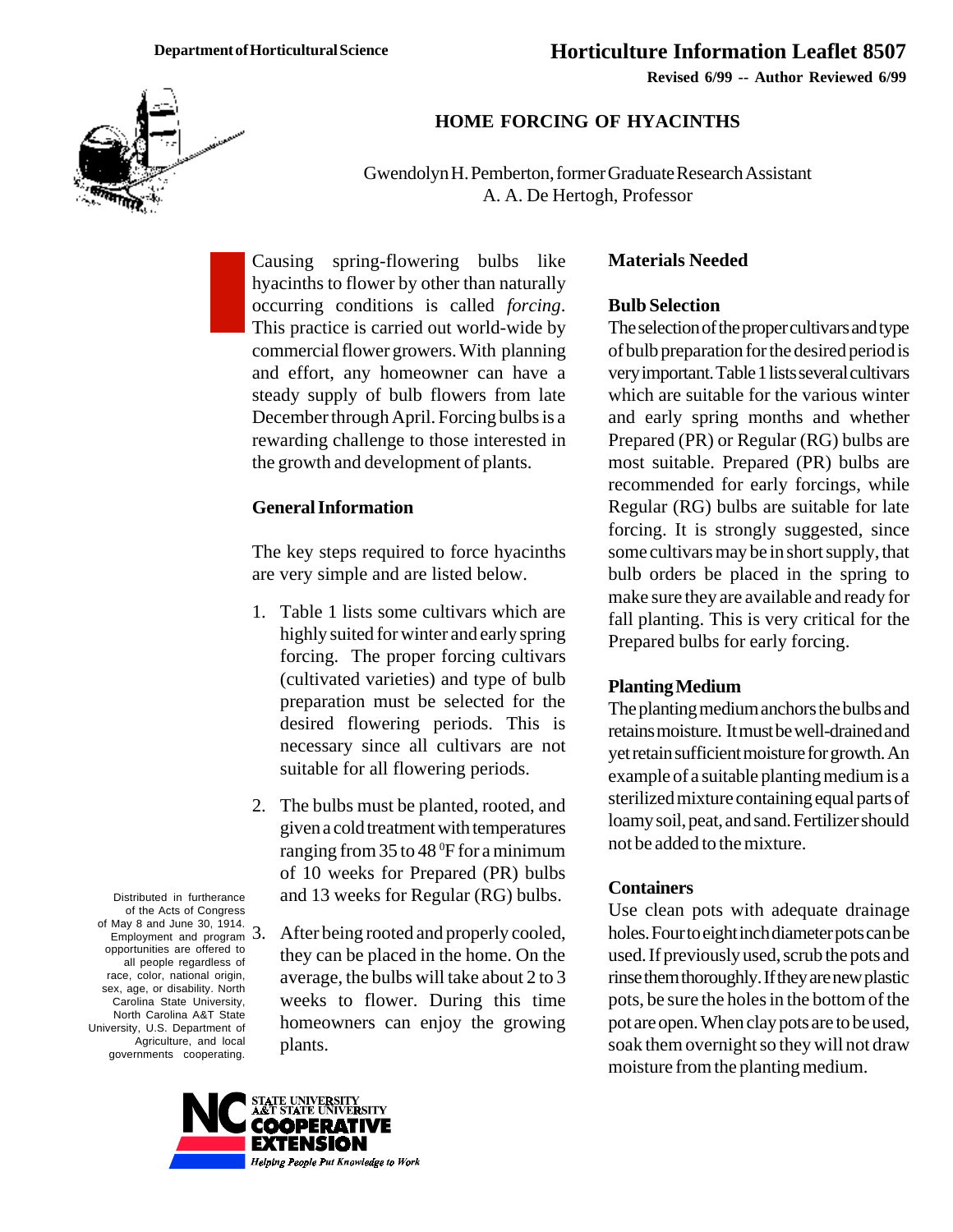# **Procedures**

# **Handling of Bulbs Prior to Planting**

It is extremely important that flower bulbs be handled with care at all times. They are living plants and should not be dropped or subjected to extremely high or low temperatures. After arrival or purchasing, keep the bulbs well-ventilated and away from ethylene producing fruits, e.g., apples. If they are in paper bags, open the bags for maximum air movement. Whenever possible, store them in open trays. Keep the bulbs in a room with temperatures between 45 to 50 $^{\circ}$ F. Bulbs can be stored for several weeks at these temperatures. Temperatures above 63<sup>°</sup>F should be avoided at all times before planting.

## **Planting**

This can take place from mid-September to December, depending on the desired date of flowering, and the cold storage system used. As a general rule, for early flowering, plant early, and for late flowering, plant late. Remember, the minimum length of the total cold treatment should be 10 to 13 weeks (see Table 1 for optimal cold-weeks for the cultivars).

If bulbs were held at 45 to 50  $\rm{^0F}$  (precooling) prior to planting, this time contriubutes to the total number of cold weeks. Thus, if bulbs were precooled for 3 weeks before planting, they only need 7 to 10 additional weeks after planting.

For flowering in late December, planting must be done in mid-September. For February flowering, the bulbs should be planted in mid-October, and for March and April, in mid-November.

When planting, the pot should be loosely filled with enough planting medium so the top of the bulbs will be even with the top of the pot. Place 1 hyacinth bulb in a 4-inch pot, 3 bulbs in a 6-inch pot, and as many as possible in larger pots. They can be planted bulb-to-bulb. *NOTE OF CAUTION***:** Hyacinths contain oxalic acid which can produce an irritation of the skin. Thus, before planting hyacinths, it is advised to thoroughly wet the bulbs, in order to reduce the potential of skin itch. Also, wear gloves for protection.

Do not press the bulbs into the planting medium! It should be loose so that rooting can take place quickly. When covering the bulbs, do not overfill the pot! Fill only to within  $\frac{1}{4}$  inch of the top, so the plants can be easily watered. Place a label in each pot with the name of the cultivar, date of planting, and date to be placed in the home.

# **Cold Treatment**

After planting, water the pots thoroughly and place them in a refrigerator at 35 to 45  $\rm ^{0}F$ . The medium should be kept moist throughout the rooting and cooling period. After 5 to 6 weeks, roots should grow out of the holes of the containers. The shoots will subsequently emerge from the bulbs.

After a minimum of 10 to 13 weeks of cold (Table 1), the first bulbs may be placed in the house. Longer cold storage will result in taller flowers, while storage periods shorter than the required 10 to 13 weeks will result in smaller plants and sometimes aborted or malformed flowers. If the first planting of Prepared bulbs was made in the middle to end of September, the first plants may be taken into the house before Christmas. For a continuous supply of flowers, bring in a few pots at weekly intervals.

### **Forcing the Bulbs**

In the house, place the plants in a  $60^{\circ}$ F area. For best results, place them in direct sunlight. The plants require about 2 to 3 weeks to flower. Once the flowers begin to open, take the plants out of direct sunlight. The flowers will last longer. Since the bulb contains all the plant food it needs, it is not necessary to fertilize it. Spring flowering bulbs that have been forced indoors are usually of little value for outdoor plantings. Hyacinths, however, can be placed outdoors as soon as spring arrives. Many of them will flower after 1 to 2 years in the garden.

### **For Further Reading**

De Hertogh, A. A. 1996. *Holland Bulb Forcer's Guide, 5th ed.* International Flower Bulb Centre, Hillegom, The Netherlands.

For additional floricultural information, contact your County Extension Center.